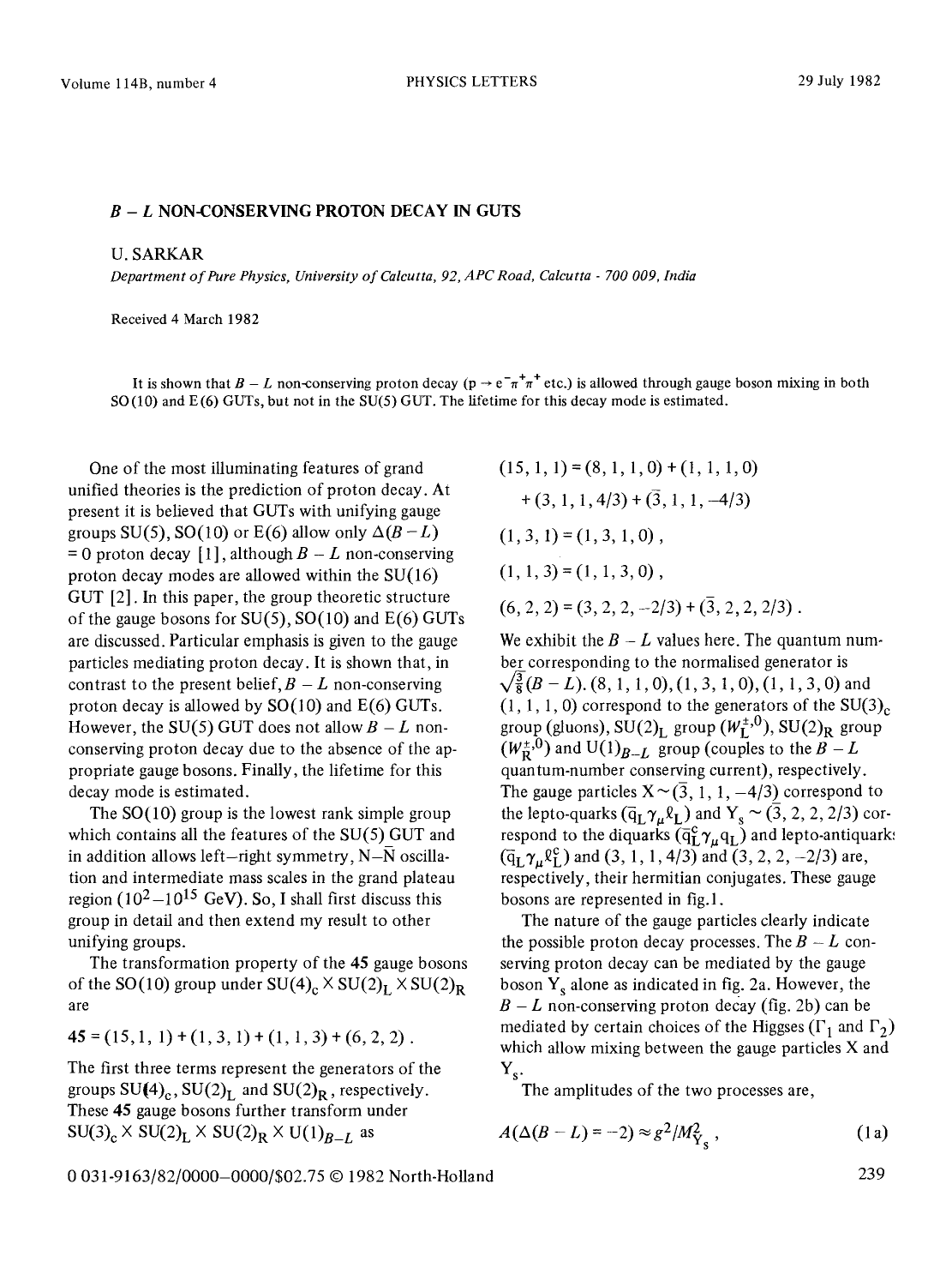

Fig. 1. Gauge particles of the SO(10) GUT.

$$
A(\Delta(B-L)=-2) \approx g^2 \langle \Gamma_1 \rangle \langle \Gamma_2 \rangle / M_{Y_s}^2 M_X^2 \ . \tag{1b}
$$

Now, I shall show that the appropriate Higgses  $\Gamma_1$  and  $\Gamma_2$  which acn allow mixing between the gauge particles  $\overline{Y_s}$  and X are present among the Higgses necesary to break the symmetry group  $SO(10)$  down to  $SU(3)<sub>c</sub>$  $X U(1)_{\text{EM}}$  through the following chain,

$$
SO(10) \xrightarrow{M_{\mathrm{u}}} SU(4)_{\mathrm{c}} \times SU(2)_{\mathrm{L}} \times SU(2)_{\mathrm{R}}
$$
  
\n
$$
\xrightarrow{M_{\mathrm{c}}} SU(3)_{\mathrm{c}} \times SU(2)_{\mathrm{L}} \times SU(2)_{\mathrm{R}} \times U(1)_{B-L}
$$
  
\n
$$
\xrightarrow{M_{\mathrm{R}}} SU(3)_{\mathrm{c}} \times SU(2)_{\mathrm{L}} \times U(1)_{Y}
$$
  
\n
$$
\xrightarrow{M_{\mathrm{L}}} SU(3)_{\mathrm{c}} \times U(1)_{\mathrm{EM}},
$$

and hence I shall find the mass scales included in expressions  $(1a)$  and  $(1b)$ .

The Higgs  $(1, 1, 1)$  under  $SU(4)_c \times SU(2)_L \times$  $SU(2)_R$  included in a 54 dimensional representation of SO(10) acquires mass of the order of  $M_u$  and causes the first stage symmetry breaking in the above chain. The gauge particles  $(6, 2, 2)$  which contain Y<sub>s</sub> and  $\overline{Y}_s$  and mediates proton decay, must also acquire mass of the order of  $M<sub>u</sub>$ . The next stage symmetry



Fig. 2. (a) The  $B - L$  conserving proton decay process mediated by the gauge boson Y<sub>s</sub>. (b)  $B - L$  non-conserving proton decay induced by the mixing of gauge bosons.  $\Gamma_1$  and  $\Gamma_2$ are Higgs fields which allow mixing between the gauge particles  $Y_s$  and X.

breaking occurs at a mass scale  $M_c$  by the Higgs

(1, 1, 1,0) [under SU(3)c X SU(2)L X SU(2)RXU(1)B\_ 1 C (15, 1,1) [under SU(4)c × SU(2)L X SU(2)R ] C210 of SO(10').

The mass of the lepto-quark gauge particles X are of this order (i.e.  $M_c$ ). The Higgs

 $(1,1,0)$  [under SU(3)<sub>c</sub> $\times$  SU(2)<sub>L</sub>  $\times$  U(1)<sub>Y</sub>]  $\subset$  (1, 1, 3, -2) [under  $SU(3)_c \times SU(2)_L \times SU(2)_R \times U(1)_{B-L}$ ]  $\subset (10, 1, 3)$  [under SU(4)<sub>c</sub> $\times$  SU(2)<sub>L</sub>  $\times$  SU(2)<sub>R</sub>]  $\subset$  126 of SO(10),

breaks the symmetry at a mass scale  $M_R$ . The value of Y given in the expression, satisfies the charge relation  $Q = T_{3L} + Y$  and differs by a constant factor  $(5/3)^{1/2}$ from the quantum number corresponding to the normalised generator. Finally the Weinberg-Salam symmetry breaking takes place at a mass scale  $M_{\rm L}$ , by the Higgses

(1, 0) [under SU(3)<sub>c</sub> × U(1)<sub>EM</sub>]  
\n
$$
\subset
$$
 (1, 2, ± $\frac{1}{2}$ ) and (1, 3, -1)  
\n[under SU(3)<sub>c</sub> × SU(2)<sub>L</sub> × U(1)<sub>Y</sub>]  
\n $\subset$  (1, 2, 2, 0) and (1, 3, 1, -2), respectively  
\n[under SU(3)<sub>c</sub> × SU(2)<sub>L</sub> × SU(2)<sub>R</sub> × U(1)<sub>B-L</sub>]  
\n $\subset$  (15, 2, 2) and (10, 3, 1), respectively  
\n[under SU(4)<sub>c</sub> × SU(2)<sub>L</sub> × SU(2)<sub>R</sub>]  
\n $\subset$  126 of SO(10).

The structure of the Higgses suggest that one can choose the last two Higgses for  $\Gamma_1$  and  $\Gamma_2$  which can mix the gauge particles Y<sub>s</sub> and X. Then,  $\langle \Gamma_1 \rangle = \langle \Gamma_2 \rangle$  $\sim M_{\rm L}$  and

$$
A(\Delta(B-L)=0) \approx g^2/M_u^2 \tag{2a}
$$

$$
A(\Delta(B-L) = -2) \approx g^2 M_L^2 / M_u^2 M_c^2 \,. \tag{2b}
$$

An appropriate choiee of Higgses gives a similar result for the  $SU(16)$  GUT [3].

Now consider the gauge group  $E(6)$ . This group can descend down to  $SU(3)_c \times U(1)_{EM}$  via two symmetry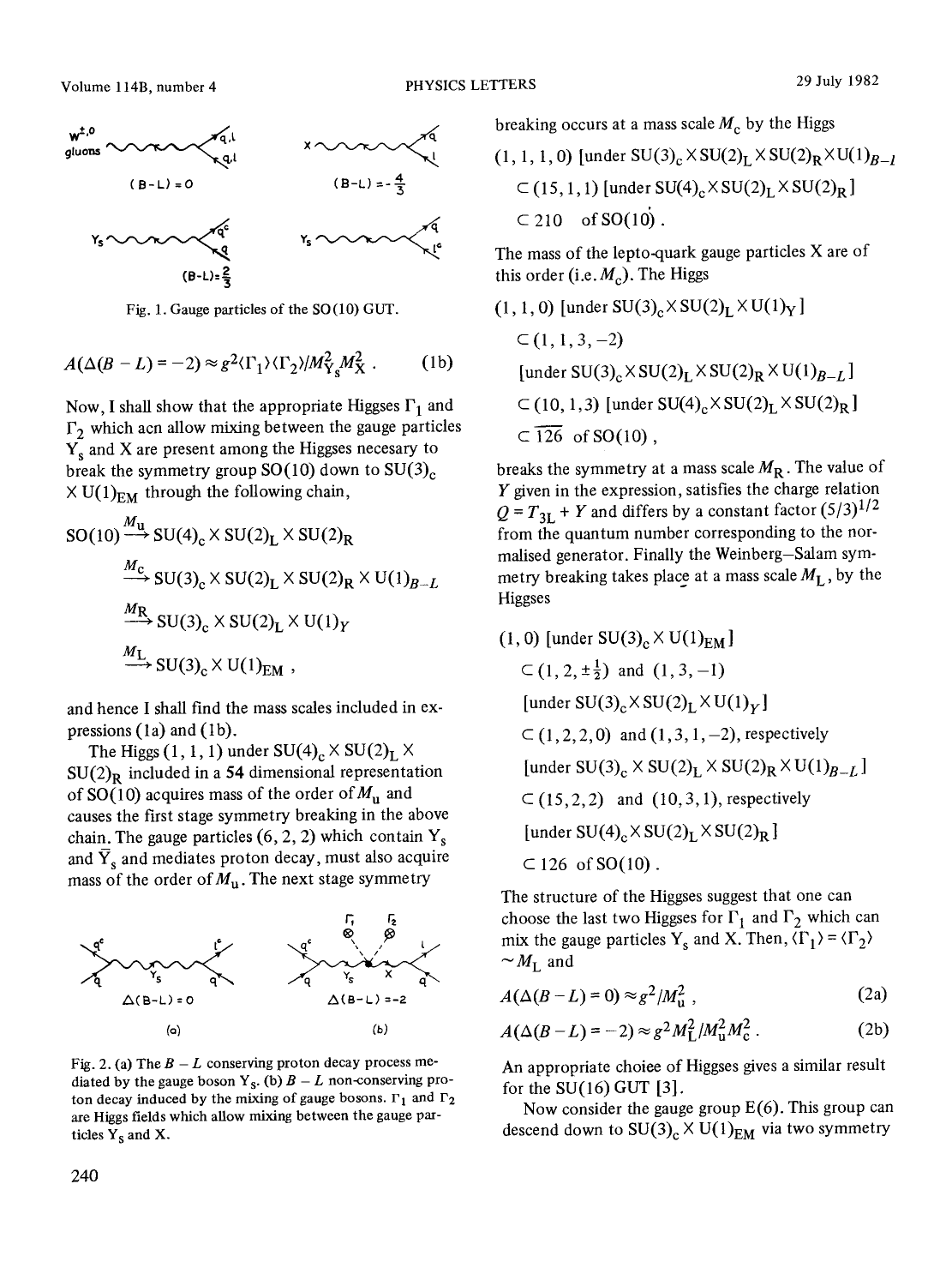*Mode A :* 

$$
E(6) \xrightarrow{M_{\text{u}}} SO(10) \times U(1)
$$
  
\n
$$
\xrightarrow{M_{\text{v}}} SU(4)_{c} \times SU(2)_{L} \times SU(2)_{R}
$$
  
\n
$$
\xrightarrow{M_{\text{c}}} SU(3)_{c} \times SU(2)_{L} \times SU(2)_{R} \times U(1)_{B-L}
$$
  
\n
$$
\xrightarrow{M_{\text{R}}} SU(3)_{c} \times SU(2)_{L} \times U(1)_{Y}
$$
  
\n
$$
\xrightarrow{M_{\text{L}}} SU(3)_{c} \times U(1)_{EM} .
$$

*Mode B:* 

$$
E(6) \xrightarrow{M_{\text{u}}} SU(3)_{\text{c}} \times SU(3)_{\text{L}} \times SU(3)_{\text{R}}
$$
  
\n
$$
\xrightarrow{M_{\text{c}}} SU(3)_{\text{c}} \times SU(2)_{\text{L}} \times SU(2)_{\text{R}} \times U(1)_{B-L}
$$
  
\n
$$
\xrightarrow{M_{\text{R}}} SU(3)_{\text{c}} \times SU(2)_{\text{L}} \times U(1)_{Y}
$$
  
\n
$$
\xrightarrow{M_{\text{L}}} SU(3)_{\text{c}} \times U(1)_{\text{EM}}
$$
.

Since in mode A, the unifying group  $E(6)$  breaks first to  $SO(10) \times U(1)$  and then to other subgroups, it is obvious that the Higgses that break the  $E(6)$  group down to  $SU(3)_c \times U(1)_{FM}$  group will be the same as those, which breaks  $SO(10)$  down to  $SU(3)_c \times U(1)_{FM}$ . The only difference from the previous case is that the particular  $SO(10)$  representations will be further contained in some  $E(6)$  representations. Hence this mode of symmetry breaking will allow both  $B - L$  conserving and  $B - L$  non-conserving proton decays. However, this is not obvious in mode B.

The 78 gauge boson of the  $E(6)$  GUT has the transformation property under the group  $SU(3)_c$  $\times$  SU(3)<sub>L</sub>  $\times$  SU(3)<sub>R</sub>

 $78 = (8, 1, 1) + (1, 8, 1) + (1, 1, 8) + (3, 3, 3) + (3, 3, 3).$ 

The first three terms correspond to the gauge particles, which remain massless as long as the symmetries  $SU(3)_c$ ,  $SU(3)_L$  and  $SU(3)_R$  remain unbroken. The gauge particles (3, 3, 3) acquire a mass  $\sim M_u$  and are responsible for proton decays and  $(3, \overline{3}, \overline{3})$  is the hermitian conjugate of  $(3,3,3)$ . Now, for a better understanding of proton decay consider the components of (3, 3, 3) under  $SU(3)_c \times SU(2)_L \times SU(2)_R \times$ 

 $U(1)_{R-L}$ 

 $(\overline{3},3,3) = (\overline{3},2,2,2/3) + (\overline{3},1,1,-4/3)$  $+(\overline{3},2,1,-1/3)+(\overline{3},1,2,-1/3)$ .

This shows that  $(\overline{3},3,3)$  contains the gauge bosons  $Y_s$  and X (discussed previously) which can mediate both  $B - L$  conserving and  $B - L$  non-conserving proton decays if appropriate Higgses are present. Now the Higgses

(1, 0) [under SU(3)<sub>c</sub> × U(1)<sub>EM</sub>]  
\nsubset (1, 2, ±
$$
\frac{1}{2}
$$
) and (1, 3, -1)  
\n[under SU(3)<sub>c</sub> × SU(2)<sub>L</sub> × U(1)<sub>Y</sub>]  
\nsubset (1, 2, 2, 0) and (1, 3, 1, -2), respectively  
\n[under SU(3)<sub>c</sub> × SU(2)<sub>L</sub> × SU(2)<sub>R</sub> × U(1)<sub>B-L</sub>]  
\nsubset (1, 8, 8) and (1, 10, 10), respectively  
\n[under SU(3)<sub>c</sub> × SU(3)<sub>L</sub> × SU(3)<sub>R</sub>]  
\nsubset  $\overline{3003}$  of E(6),

break the  $SU(2)_L$  symmetry and give masses to the fermions. These Higgses can, as before, play the role of  $\Gamma_1$  and  $\Gamma_2$  to mix the gauge particles Y<sub>s</sub> and X and hence allow  $B - L$  non-conserving proton decay. The amplitudes for these processes, however, are given by

$$
A(\Delta(B-L)=0) \approx g^2/M_{\rm u}^2 \tag{3a}
$$

$$
A(\Delta(B - L) = -2) \approx g^2 M_L^2 / M_u^4 \ . \tag{3b}
$$

These expressions becomes similar to the  $SO(10)$  situation, if in the SO(10) GUT one chooses  $M_c = M_u$ .

Before proceeding further to discuss the SU(5) GUT, it will be convenient to check the structure of the gauge particles  $Y_s$  and X under the subgroup  $SU(3)_c \times SU(2)_L \times U(1)_Y$ 

Ys = (5, 2, 2,213) [under SU(3)e X SU(2)L X SU(2)R X U(1)B\_ L ] = (5, 2,-1/6) + (5, 2, 5/6) [under SU(3)c X SU(2)L × U(1)y] X = (5, 1,1,-4/3) [under SU(3)c X SU(2)L X SU(2)R X U(1)B\_ L ] = (3, 1,--2/3) [under SU(3)c X SU(2)L X U(1)y].